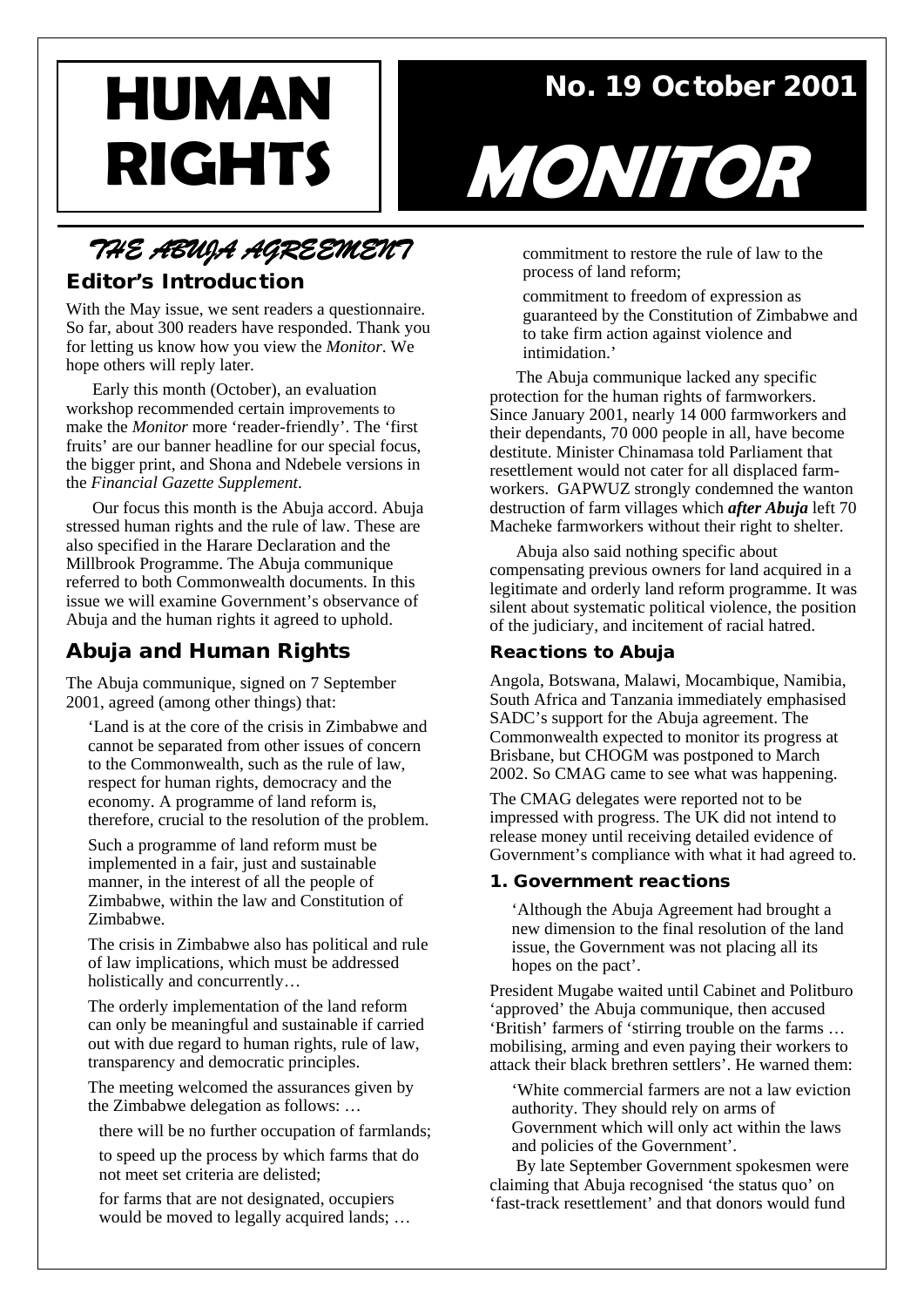the acquisition of 95% of all commercial farms. This was promptly denied by donors. The European Union as donor refused to support 'an illegal programme'.

Then CHOGM was postponed. Mid-October saw government's early caution transformed into a claim of full compliance with Abuja's requirements.

'Government has made all the necessary efforts to make sure that the agreement succeeds but it seems there is a hidden hand that is trying to turn the Abuja agreement into yet another flop… The Zimbabwean Government promised to carry out the land reform exercise according to the constitution and laws of the country *as it had already been doing*…

*Government has stopped all further occupations of farmlands* despite repeated efforts from some white commercial farmers and opposition elements to make it appear as if the occupations are still going on. Some commercial farmers have "stage-managed" fresh farm occupations in a bid to tarnish the image of the Government…

Britain has not yet taken any confidence-building measures… Some people have even said *Britain agreed to sign the Abuja agreements knowing well that it would fan instability on the farms*…*'* [We have emphasised the untrue claims in these *Sunday Mail* quotations.]

As the Commonwealth delegation arrived in late October to inspect reality on the ground, Government announced it had delisted 20 farms since Abuja.

#### 2. Civil society reactions

Zimbabweans were sceptical from the outset.

'Will Robert Mugabe really go along with the agreements entered into at last week's land talks in Nigeria?… If he engineered the ruckus we have witnessed, as a mere ruse to divert attention from his lack of ideas on how to arrest the decline of the economy, his staying in power beyond what is relevant and affective, as well as his increased unpopularity, then the Abuja agreement has done nothing to help him… If this cynical evaluation makes the "land issue" the seeming sole reason for his existence, then he will not find it in his interests to adhere to the Abuja agreement. We would then expect to hear a lot about how the British did or didn't do this or that, thus scuppering the whole deal.' (Chido Makunike).

Sure enough, what Makunike predicted came to pass.

'Abuja: UK drags feet' yelled *The Sunday Mail*. 'Abuja pact holds – But UK backtracks, CFU mounts smear campaign' screamed *The Herald*. 'While the Government has pulled out all the stops to implement the Abuja accord, the British administration has dismissed the agreement as not binding…'

#### What is the evidence on the ground?

By early October, *30 new farm invasions had been reported after the Abuja Agreement was signed* 

*without any State attempt to stop them*. More settlers were also reported on over 200 previously-invaded Beatrice, Concession, Karoi, Matobo, Mazowe, Mvurwi, Mwenezi, Norton and Nyamandlovu farms. Various Cabinet ministers denied these reports. They accused farmers of provoking trouble to discredit the agreement. Some farmers reported *increased* hostility toward themselves and their workers after Abuja.

Among the farming areas most severely disrupted after Abuja was Marondera. On 4 October 18 farmers here obtained a High Court order from Justice Chinhengo, requiring Police Commissioner Chihuri, Provincial Governor David Karimanzira, provincial and district administrators, the CIO and named individuals to curb lawlessness and allow normal farming operations. The police did act, but not very effectively, against the violence. In neighbouring Hwedza district, only four of its 35 commercial farms were operating.

Even *The Herald* reported that on 25 September 2001 a CFU survey had found that 1 948 of 3 829 farms were still occupied. Of the 3 555 remaining members of the CFU, 350 (10%) had closed down, while another 550 (14%) were operating only partially. The Agricultural Labour Bureau said 950 of 1 150 occupied farms were unable to continue normal production and confirmed 350 had ceased operating. On 570 farms, tobacco production was reported to have been stopped by farm occupiers.

Colin Cloete, chairman of the CFU, was quoted by *The Daily News* as saying:

'What's happening on the ground and what's happening at the political level are two different things. The chaos carries on ... The police are not being helpful.'

After Abuja and the start of the new crop season, 65 000 tonnes of potential tobacco on 26 000 ha, valued at Z\$12,5 billion, was lost. Farm occupiers uprooted the seedbeds or forbade planting.

The National Land Committee chaired by Ignatius Chombo said conservancies must *not* be designated or occupied. But occupiers *increased* on Save Conservancy farms, despite an eviction order and Government promises to comply. Masvingo Governor Josaya Hungwe reportedly admitted that he personally had ordered the acquisition of two Save Conservancy farms. *Governor Hungwe appears to have deliberately breached both Government policy and the Abuja agreement.* There have been no reports that Governor Hungwe has been censured.

African Rights complained in writing to SADC chairman President Muluzi of Malawi about these violations, which it had monitored from London.

Violence and lawlessness also continued off the farms, in Mount Darwin, where illegal road blocks were mounted by Zanu-PF. Midlands gold mines were invaded and gold panners extorted.

A new wave of violent political discrimination was launched against rural professionals - doctors, nurses, teachers and civil servants. This violence, in

**— 2 —**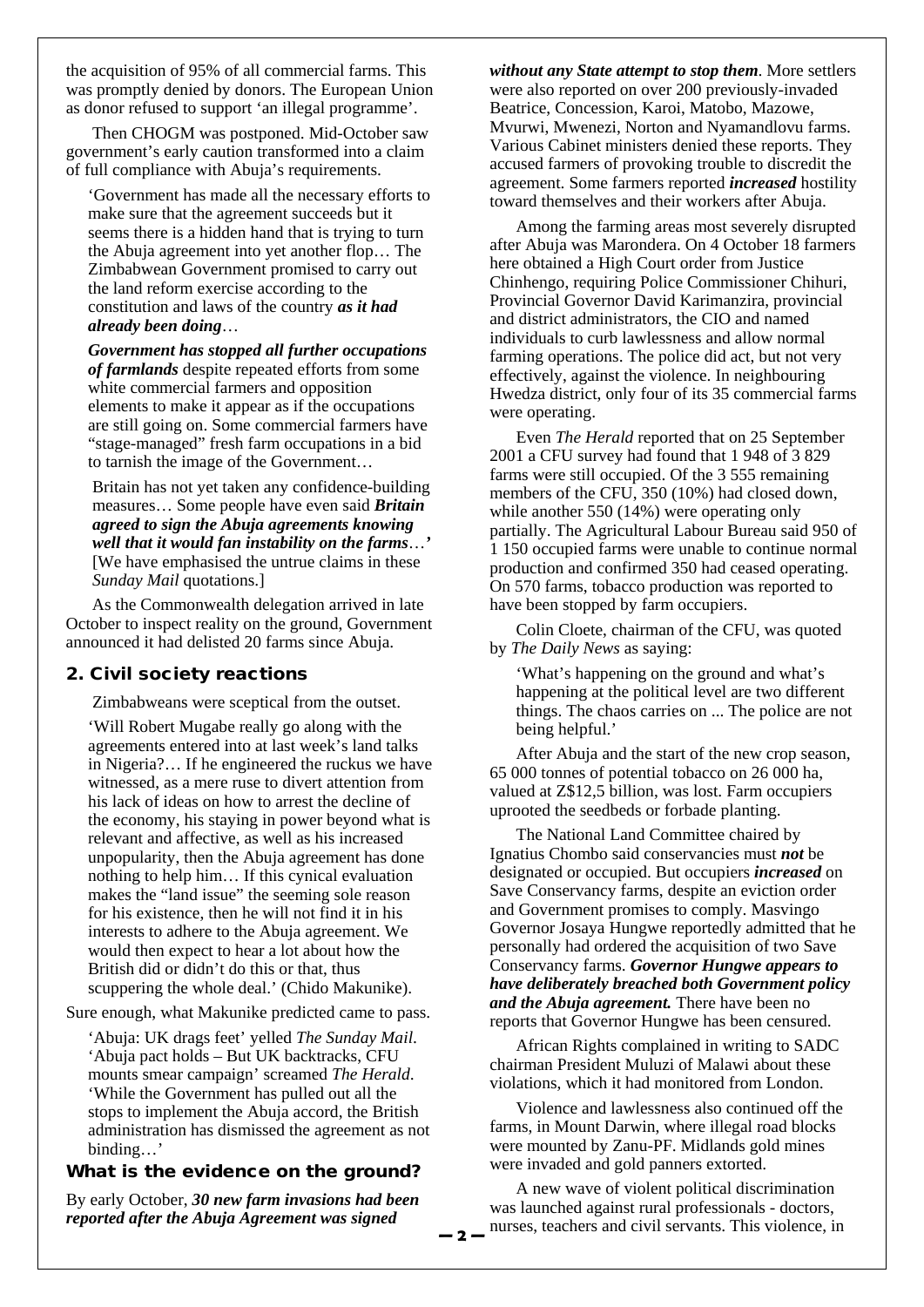direct contravention of Abuja, violated its victims' human and constitutional rights.

By mid-October, after Government had frozen the prices of foodstuffs and other basic commodities, 'war vets' had also invaded more urban companies. In language contradicting both Abuja and our own Constitution, President Mugabe again threatened the owners of capital with loss of their property rights. He was quoted as saying:

*'We will, as the State, take over any businesses deliberately closed down … After all, the assets belong to the people of this country and those tired of doing business here can pack and go. Government will vigorously enforce the gazetted prices…'*

Two days later 'war vets' threatened these businesses (especially those owned by Asian and 'British' investors). Stick to the prices proclaimed, or face seizure of assets and deportation, they were told. Brian Raftopoulos was cited as saying the seizure of companies was illegal and breached the spirit of Abuja, but was an attempt 'to arm-twist London to release funds when Harare has failed totally to even start fulfilling the agreement'.

The internationally-respected (British) *Weekly Guardian* agreed:

**'***Neither Mr Mugabe nor any other cabinet minister has publicly urged a halt to the violence or farm invasions.* The foreign minister, Stan Mudenge, said … that as soon as Britain provided funds for the purchase of the farms the violence would stop of its own accord'.

#### Abuja and the presidential election

Many of those allocated land had not taken it up by the 15 September deadline. Government threatened they would lose their allocations, unless they had 'convincing reasons' for absence, such as 'soldiers on national duty in areas such as the DRC, members of the ZRP in Kosovo, as well as private citizens who may be out of the country for one reason or another'. Such people seem unlikely to be as serious about farming as those whom they might replace.

Following the failure of other 'fast-track' settlers to occupy their land, the Government sent audit teams to count occupants and 'assess development' on occupied farms. 'We are actually anxious to see whether the resettled farmers are preparing for the coming season or not', Ignatius Chombo was quoted as saying, as the food crisis hit us big-time.

We assume that Government gave settlers this ultimatum to occupy their land or lose it because the voter registration exercise for the presidential election was launched in mid-October. Zanu-PF wanted fast-track settlers (which it regarded as loyal beneficiaries) registered in their new constituencies. It also wanted antagonistic farmworkers out of theirs.

'Anyone who thinks the so-called Abuja and SADC summits could lead to something positive or peaceful is either a hypocrite or a simpleton …

President Mugabe has been redistributing people, chasing those potential opponents [farmworkers] from their usual homes to disable them as voters. This will continue until election 2002' (Arufeya Gungumakushe).

'With Abuja all but dead because of the continuing and widening lawlessness, it does look as if Zimbabwe's presidential ballot will indeed be held – if it is held at all – under the most testing of times. Whether Zimbabweans and the international community will accept the verdict of elections held under chaos remains to be seen...' (*Financial Gazette* Editorial 18 October 2001).

#### Abuja and 'terrorism'

President Mugabe clearly benefitted from the world's attention being refocussed on international terrorism after 11 September. Zimbabwe's rural terror dropped way down the international agenda, despite locals renaming the ruling party 'Taliban PF'.

'The irony is that while the whole world is fighting terrorism, Mugabe is promoting terrorism by incorporating untrained war veterans into the police force and then arming them' (Giles Mutsekwa, MDC shadow minister for defence).

'Since the signing of the Abuja agreement in September, government has intensified its terror campaign against members of the opposition and commercial farmers' (*The Standard*).

'It is hypocritical for President Mugabe to express his outrage at the terrorism which struck America while he accepts terrorism as a political tool at home... The Government is using terror as a means of coercion against the rural and urban population to force its political viewpoint' (Learnmore Ndlovu).

While not accepting any of these criticisms, the state-controlled media were quick to condemn as 'terrorism' the assaults on Zimbabweans living in South Africa. Official reports missed the parallel between these assaults and what has been happening since March 2000 on Zimbabwe's own commercial farms. Independent papers and cartoonists identified this terror many months ago.

# Human Rights Generally

This month, to show comprehensively what has happened after Abuja, our usual review of human rights' violations counts publicly-reported violations from 7 September, the date on which the Abuja agreement was signed, to the end of October.

#### 1. Civil rights

There were 26 published reports of civil rights' violations. Among these reports, 18 came from towns and seven were rural.

#### Who were the victims of civil rights abuses?

As Table 1 shows, there were at least 108 individual

**— 3 —**